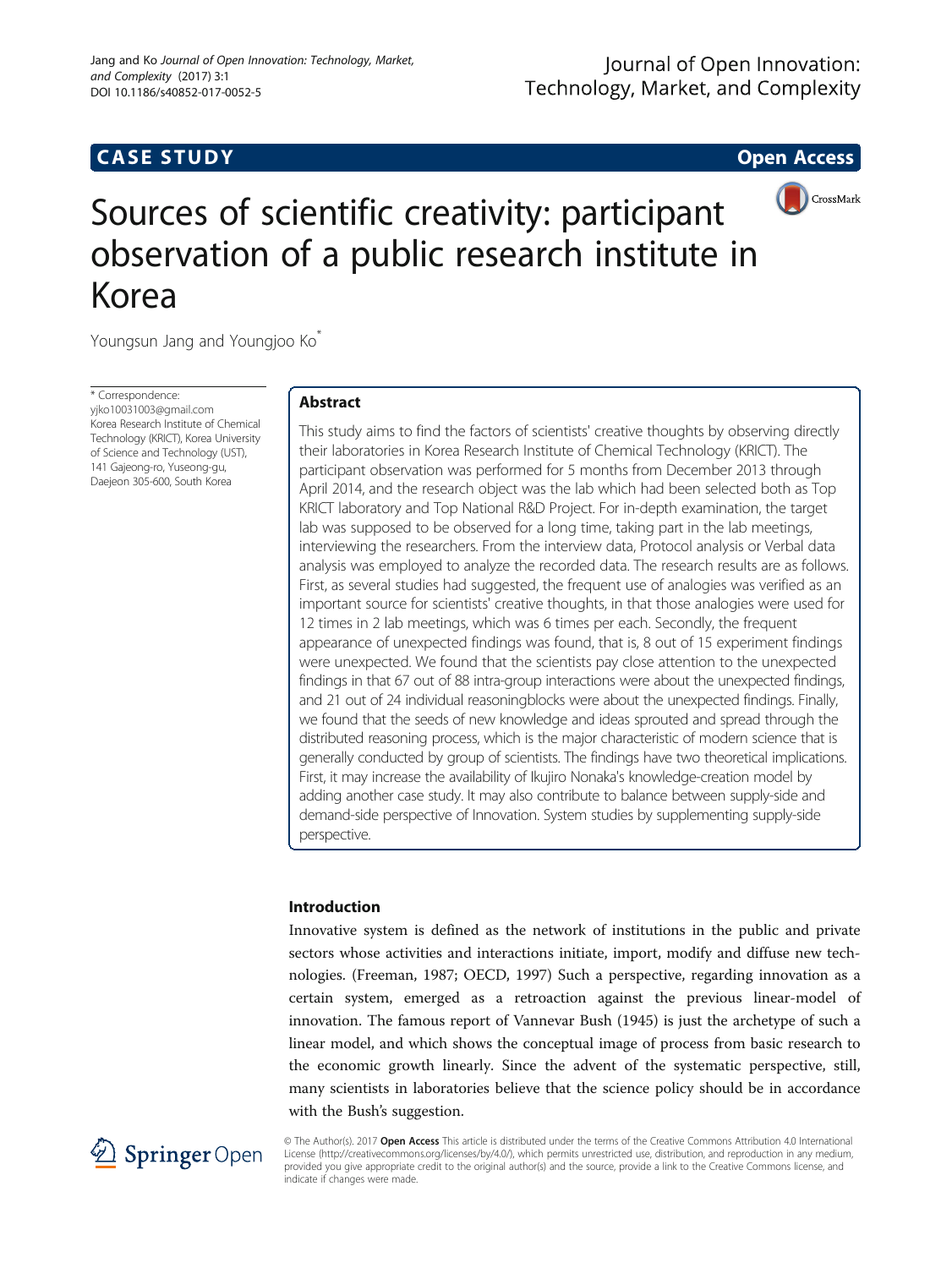By mid-1980s, some change began to occur in such a trend. From the Kline & Rosenberg's [\(1986\)](#page-15-0) chain-linked model as a start to Ralph Gomory's [\(1989\)](#page-14-0) circle model, a group of scholars insisted that all stages from the basic research to the product development are closely intertwined, that is to say, non-linear model of innovation system. Christopher Freeman demonstrated, later, in his theory of National Innovation System, that innovation is not simply a linear or naturally spontaneous process, but it may happen through institutionally established system by government involvement (Freeman, [1987](#page-14-0)). Now, the government's active involvement became important that help creating an environment for innovation. The innovation studies in 1990s' such as Lundvall ([1992](#page-15-0)), Nelson ([1993\)](#page-15-0), Edquist ([1997](#page-14-0)) were followed by this, and Organization for Economic Cooperation and Development (OECD) has introduced the approach to its member states rapidly to increase the science and technology capabilities of each country.

However, recent theories of national innovation systems are criticized for couple of reasons. One of the reasons is that the level of analysis is too large. Based on the macro perspective, like the regional, industrial, technological or national level, they can hardly capture the very moment of innovation which is created in the level of individuals and laboratories. Although some scholars have made contribution to fill a gap between them, such as between NIS and open innovation in a firm-level, many theories still have limitation in terms of explaining the micro-level innovations, and which became the motivation to this study for disclosing the mechanism of creativity in the laboratories (Jeon et al., [2015](#page-14-0); Yun, [2015\)](#page-15-0).

Another research background originated from the question of innovation theories based on the demand-side perspective, such as the social problem-solving R&D and  $4<sup>th</sup>$ generation R&D, based on Mode II theory and technology management theory respectively. Mode II laid the methodological and theoretical foundation for solving the social issues, emphasizing S&T social responsibility (Gibbons et al. [1994](#page-14-0), Nowotny et al. [2001](#page-15-0)). The  $4<sup>th</sup>$  generation R&D theory, as a subfield of the classical theory in technology management study, put emphasis on the marketability and profitability.

Then, can't we say all the scientific knowledge and technologies, which is unmarketable, profitless and socially worthless for the present, as innovation? Considering the history of science that numerous breakthroughs were not accepted in their own age but recognized in later generations, a question arises as to the validity of the R&D management and its generalization. Thus, we doubted if the demand-side approaches apply to all of the cases, and have focused on scientific creativity as a complementary approach to them.

Where there is innovation, there is creation. As we study more deeply about the innovation, we come to know that a creative person matters, because the innovations are originated out of a particular person's idea ultimately. Although there are institutional frameworks like laws, budget and regulations, the fundamental role that create such innovations within those policies belongs to men. Therefore, we also need to pay attention to the studies of creative people themselves. This is where and how this study based on the micro perspective can contribute to the field.

Creativity has a significant meaning economically as well. On the one hand, the conceptual study of Carrillo ([2015](#page-14-0)) on the evolution of knowledge-based economy indicates a coming new economic era, on the other hand, creative knowledge is important economically in the aspect of quality of research activities as well. Unlike the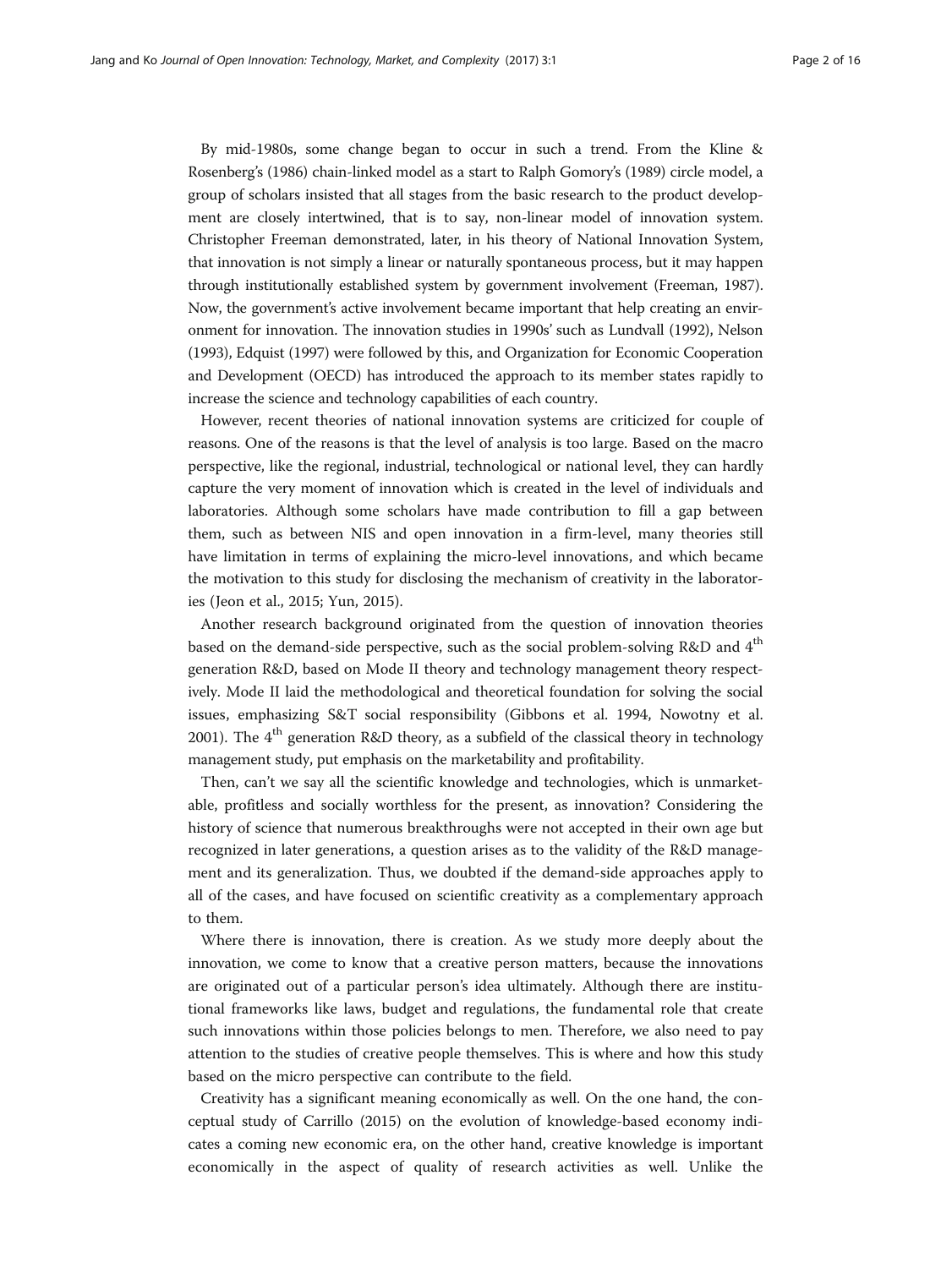Management of Technology (MOT) emphasizing the market competitiveness, creativity study is as economic a perspective as the MOT in that it emphasizes the efficiency of R&D investment. Why do some organizations achieve better results while others do not, even if they get the same budget and support from the government? All of the organizations would be different despite receiving the exact same amount of budget. We can infer that the member researcher's capability determines a lot of things.

Considering the economic development stage of Korea, switching from Fast-Follower to First-Mover, the need for a careful study of creativity is crucial. As Korea government pays more attention to the R&D investment efficiency unlike in the past, the importance of the creativity study is greatly increasing. The Science and Technology Policy (STP) and MOT field, therefore, need to study in depth of related academic areas such as phycology, to say nothing of the various issues like individual/organizational creativity and the relationship between creativity and innovation.

#### Literature review

#### The four classifications

Studies on creativity of small groups and individuals made significant progress in America thorough 1990's, Teresa M. Amabile was a representative scholar during this period. Those earlier works, including the Amabile, focused mainly their researches on small organizations within corporate environment. Amabile [\(1988\)](#page-14-0) described the mechanism of small group creativity as a person-organization feedback system in the detail, and it was found that the factors like task motivations, knowledge, skills and one's will act as important variables in terms of individual creativity, while the factors like resources, management system and organizational culture were significant in the organizational level.

Kevin N. Dunbar is another creativity scholar, well-known for his study on the sources of scientific creativity in the laboratory level. He belongs to the Cognitive Psychology school that is followed by Amabile, Sternberg & Lubart ([1995](#page-15-0)) and Simonton  $(2004)$  $(2004)$ , but more unique in the fact that he focused more on the so called Wet Lab<sup>1</sup> (almost pure sciences), compared to the others (Heinze et al., [2009;](#page-14-0) Sternberg & Lubart, [1995;](#page-15-0) Simonton, [2004\)](#page-15-0). Some scholars have noticed the promotion of collaborative capacity including advanced creativity, new ideas arising, knowledge, other view of life, inter-generational awareness through the open innovation, from the context of micro perspective such as individual level (Oganisjana, [2015](#page-15-0)).

He pointed out that it is appropriate to study creativity at a group level, as modern science is mainly performed by cooperation of several scientists in a lab, so participant observation of such a lab environment is efficient to capture the mechanism and original sources of creative process. We, thus, decided to apply Dunbar's methodology to the study, as a suitable model for participation observation (Dunbar, [1995](#page-14-0); [1997\)](#page-14-0).

Kim [\(2008\)](#page-15-0) classified the existing studies of scientific creativity into 4 categories in Table [1,](#page-3-0) and we tried to verify where Dunbar's study and ours fall under. The first category is a school focusing on the certain outcomes, developing methods of assessing the creative results. The second is a school which put emphasis on a creative person. The scholars have been keeping their interest on the relationships between intelligence and various human traits like personality, age, and etc. The third school has focused on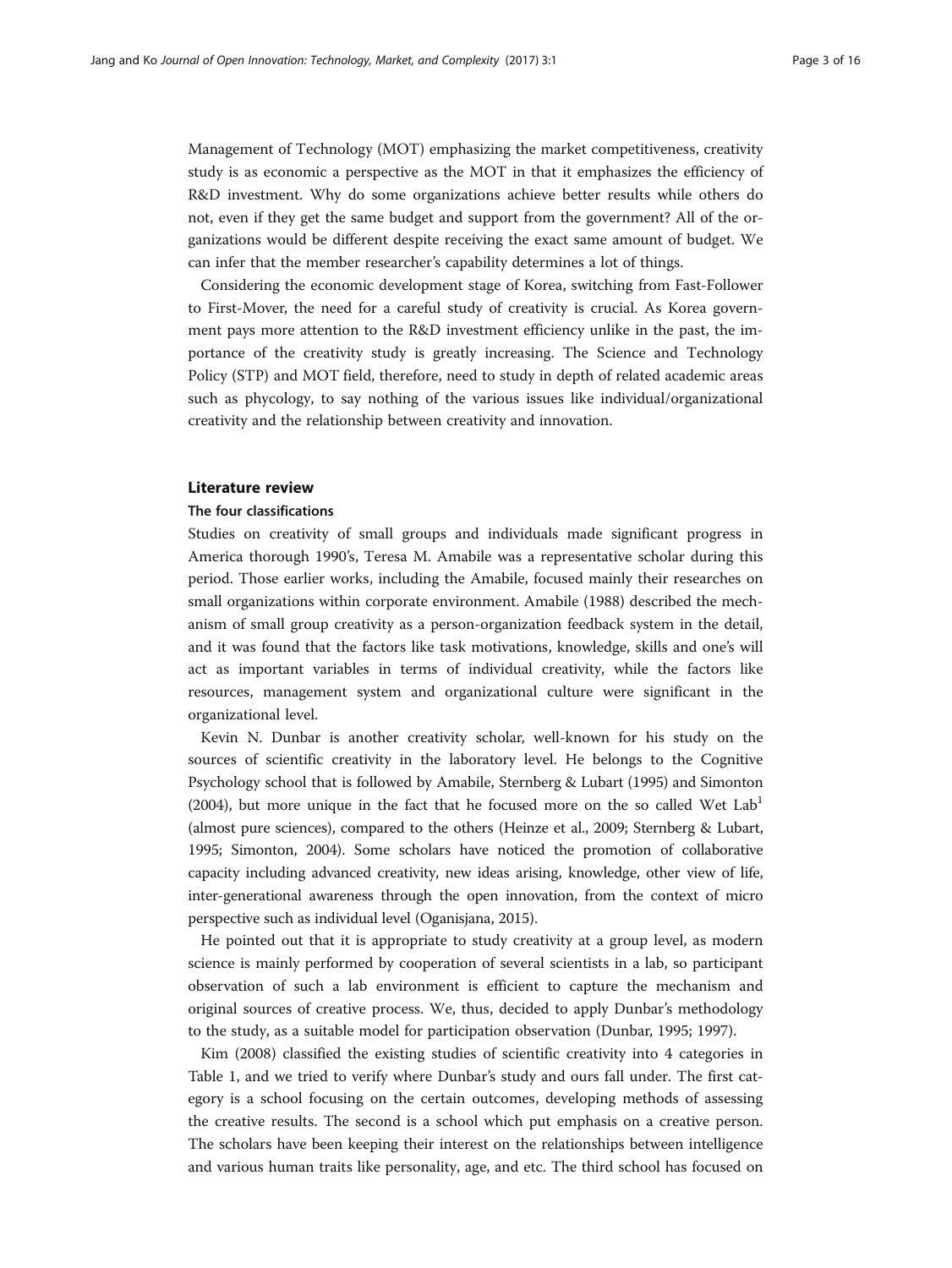| Focal Point          | Description                                                                                                                                           |
|----------------------|-------------------------------------------------------------------------------------------------------------------------------------------------------|
| Creative outcomes    | • Studies on the quality and the degree of the creative results<br>• Interested in measuring the novelty, usefulness, and attractiveness              |
| Creative individuals | • Studies on the creative person<br>• Interested in the relationship between personality, age and intelligence                                        |
| Creative process     | • Studies on the development process of creativity<br>• Interested in the process of problem-solving, associations, convergent/<br>divergent thinking |
| Creative environment | • Studies on the environmental factors influencing the creativity<br>• Interested in the institutional and administrative factors.                    |

<span id="page-3-0"></span>Table 1 Different Perspectives of Creativity Studies

the development process and stages of creative ideas. Lastly, there is a school of creative knowledge environment, suggesting that the institutional environment of organizations matters. Dunbar's study, among the categories above, belongs to the third one (creative process school), and so does ours.

### Dunbar's research

The purpose of his research was to capture the moment in creativity and answer the various questions about the scientific creativity by explaining the mechanism, which is a key to establish a strategy to promote creative thinking in the field.

He chose the molecular biology laboratories as a research object. He believed that the molecular biology was ideal because it is the most innovative area among the modern sciences, which had been passing through the age of great discovery. The four target laboratories were all led by world-renowned researchers in one of the top American universities. Participant observation with recording the 'real-time' lab meetings had been performed, considering the memory loss of interview method, which makes it possible to capture the flow of new ideas.

The results found three sources of scientific creativity. Firstly, analogical reasoning is very important. Scientists used to explain a new phenomenon, by analogy with other concepts, which was very frequent in all of the laboratories.

Apart from the analogy, the scientists' particular reactions to anomalies were unique, compared to the ordinary people, and played an important role in overcoming a confirmation bias. Scientists tend to think alternative pathways actively to the existing phenomena, and this was a major driving force for discoveries.

Thirdly, distributed reasoning, or a critical groupthink, played an important role too. Scientists shaped new ideas and concepts collectively through intense and free discussions, regardless of their status. Groups of scientists can make achievements that individuals can not make. Dunbar described such a cognitive process as a collective 'tinkering', the accumulated small accomplishments leading to the large accomplishments, which is a simple truth that gives significant implications to the existing theories on innovation system mainly focusing on the macro and institutional objects.

Our study was performed mainly based on the comparison with Dunbar, because the molecular biology and chemistry are similar in that both are a field of study usually performed in the laboratory as a group (not like mathematics where a scientist alone immerse himself in the office silently). Furthermore, we chose KRICT, where we belong to, as the subject of case study for ease of observation.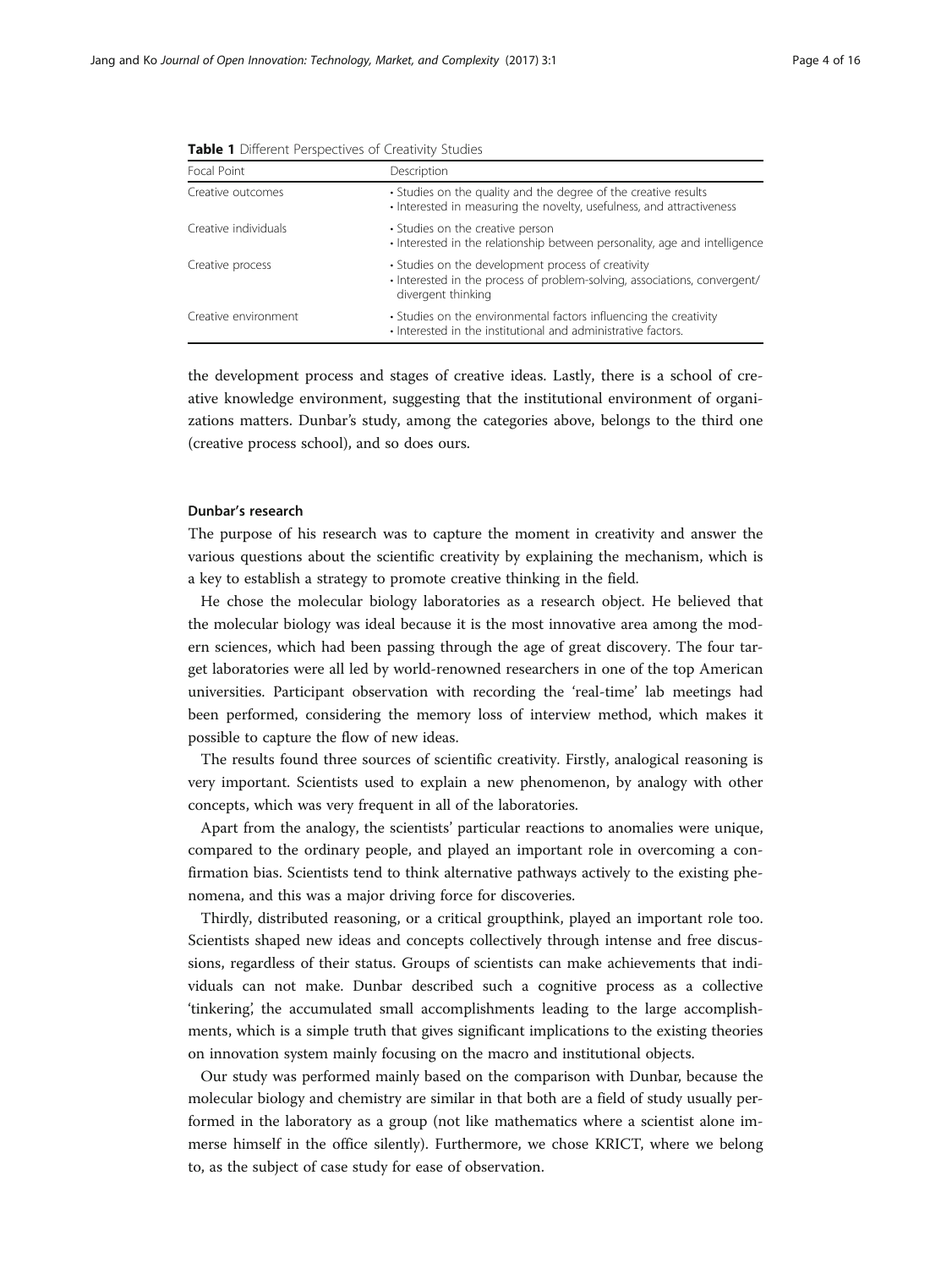#### Research subjects and methods

#### Research subjects

To investigate the sources of scientific creativity, or to verify Dunbar's study in part, we applied his framework to the case study of KRICT as Table 2. A laboratory (Lab A) was selected by a certain standard for this and we attended regular lab meetings from December 2013 to April 2014. The 'Lab A' collaborated with a research team of the University S, where the researcher A led the Lab A and the professor B led the latter respectively. The joint research team focused on the application of the 'Promotion of Atomic Layer Deposition (ALD) on Metal-Organic Frameworks (MOF)'. It was consist of six researchers, the two joint lead researchers, one senior researcher, and three doctoral students. The research was mainly conducted by the doctoral student C, thus the student researcher C was supposed to be the first author of the paper when published.

Two regular lab meetings were closely observed on 20<sup>th</sup> Dec, 2013 and 19<sup>th</sup> March, 2014, and five interviews with student researcher C were performed on the following dates: 12/30/2013, 1/13/2014, 1/20/2014, 1/21/2014, 3/10/2014.

Data were collected through the audio recordings of each lab meetings, and they were transcribed for protocol analysis. Additional interviews, grant proposals, experiment results and presentation materials were also used as supplementary data. As the project was considered to be at the end of their research plan, a paper is currently expected to be submitted to some prestigious scientific journals in chemistry field such as Angewandte Chemie and Chemical Communications.

### Methods of data collection and data analysis

For the data collection, Participant Observation method was selected to compare with Dunbar, which is one of the well-known qualitative methods in the field. As the observation method has its strength in capturing moments of the thinking process in realtime basis, it is preferred over other methods such as interviews, because the interview method has inherently the limitation of memory loss in the course of tracing human memories back.

Because the ability for the interviewee to trace back their thought process in an orderly manner is very limited in such a complicated setting like the lab meetings where the multiple feedbacks and interactions occur, it is considered to be more effective to observe the meetings closely and directly on the spot for capturing the creation moments than the ex-post interviews and ex-post analysis of research notes or research papers.

Seed ideas are not developed into concrete plans straight away, and it usually takes time. For example, some ideas may emerge at an early age of a project and quickly disappears into the researcher's long-term memory in hiding, until a certain 'retrieval cue'

|                   | K. Dunbar                                                                                                                                               | YS. Jang                       |
|-------------------|---------------------------------------------------------------------------------------------------------------------------------------------------------|--------------------------------|
| Field and Subject | Molecular biology<br>- 4 labs (Control of cell differentiation,<br>Control of bacterial traits, DNA-RNA of<br>parasites, Infiltration mechanism of HIV) | Chemistry<br>- 1 lab (MOF-ALD) |
| Period            | One year                                                                                                                                                | 5 months                       |

#### Table 2 A Comparison with The Existing Research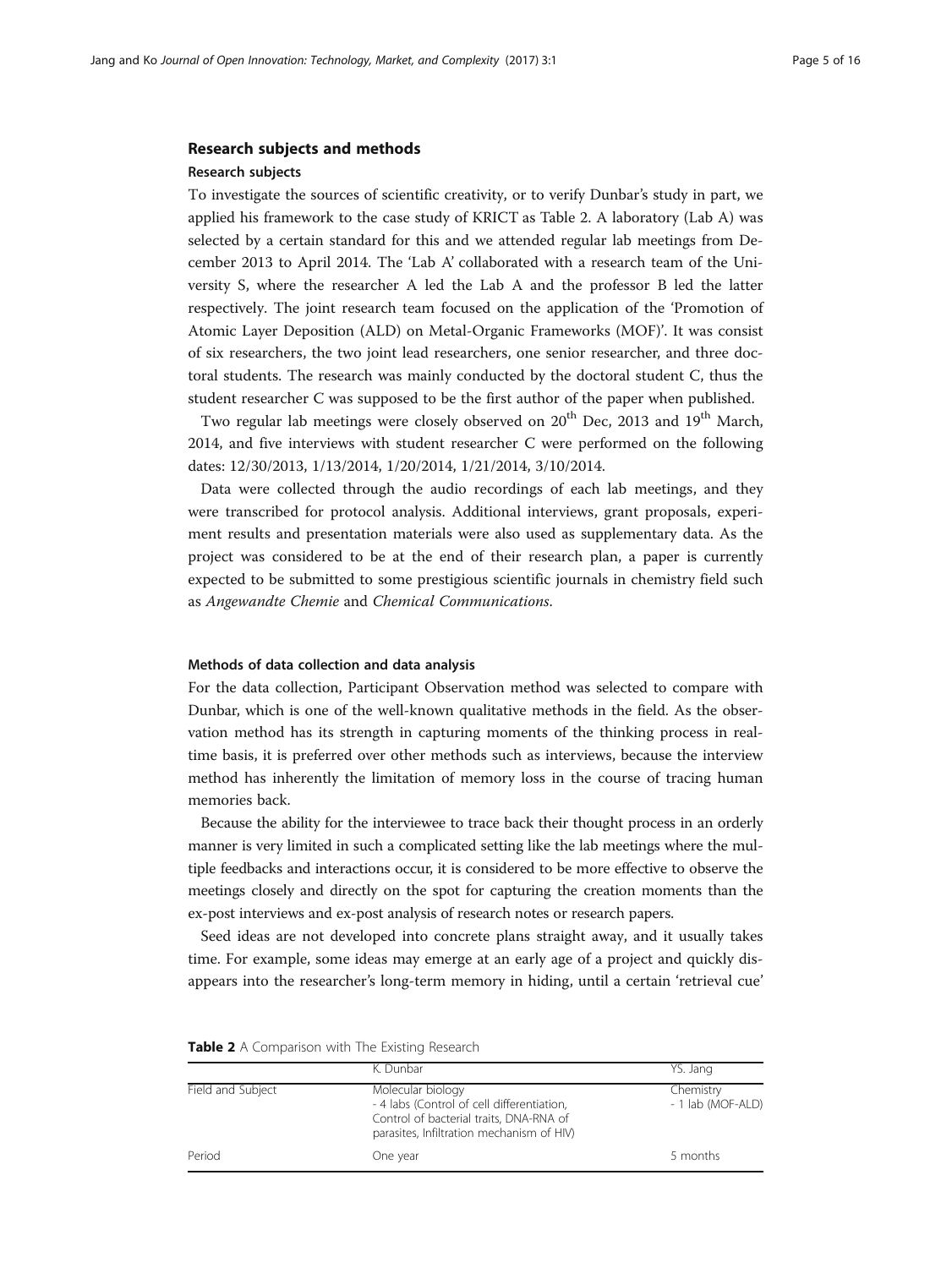brings them to one's conscious awareness. This is why the participant observation of the 'on-line' lab-meetings is more efficient for tracing the flow of scientific thinking.

There have been two lab meetings during the period of participant observation for 5 months. We analyzed the collected data through the Protocol Analysis method as Dunbar did in his research, which is a well-known research method in cognitive psychology field, and it helps mapping the subjects' thought process by coding and analyzing verbal data (Ericsson & Simon, [1993;](#page-14-0) Ericsson, [2006\)](#page-14-0).

In this study, the final unit of analysis is a body of statements after the transcriptional process, from the scientists' primitive utterances. During the process, all of the spoken words were split into the similar semantic units, which are called 'language corpora'.

#### Results of case study in krict

#### Analogy

It is found that there are two types of analogies working. One is to draw an analogy from other similar researches in the field, and the other is to remember his own research results what was done in the past. Thus, the first type can be said as "Looking Around" and the second analogy can be said as "Looking Back".

#### Frequency of analogies

In total, 12 analogies were drawn during the 2 lab meetings throughout the period. Half of the analogies were from the first lab meeting, and the rest of 6 analogies were from the second meeting. In the case of Dunbar, the number of analogies of each meeting varied between 2 and 14 times (6.1 on average), which is said to be frequent as in Table 3. Therefore, we concluded that scientists use the method of analogy or metaphor very frequently in KRICT case as well.

#### Categories of analogies

Dunbar classified the analogies into several categories based on its purpose and 'distance'. Based on its distance, which indicates the distance between analogical base and the target, the analogies in his case study were classified into the following three categories: (1) Within organism (2) Other organism (3) Non-biological analogy.<sup>2</sup> He categorized and described the three cases in detail following the classification criteria.

First, he introduced a HIV research team as the example of 'Within organism' category, where the scientists tried to disclose the mechanism of HIV virus in-vivo context by using the analogy of related in-vitro HIV field. Secondly, in the case of 'Other organism', scientists focused on the differences between Ebola and Herpes to explain a various aspects of Ebola. Thirdly, as the 'Non-biological analogy', he introduced a group of scientists who liken the chance of polymerase chain reactions to the possibility that a trained monkey can type the novel of Shakespeare.

In this study, we categorized the analogical reasoning emerged from the meetings into three types with the distance, after considering that the purpose of the Lab A was

|           | K. Dunbar                                                                          | YS. Jang                                                                     |
|-----------|------------------------------------------------------------------------------------|------------------------------------------------------------------------------|
| Frequency | 99 times during 16 meetings/<br>2 to 14 times per each meeting<br>(6.1 on average) | More than 12 times during 2 meetings/<br>6 times per each meeting on average |

|  |  | Table 3 Frequency of Analogical Reasonings |  |
|--|--|--------------------------------------------|--|
|--|--|--------------------------------------------|--|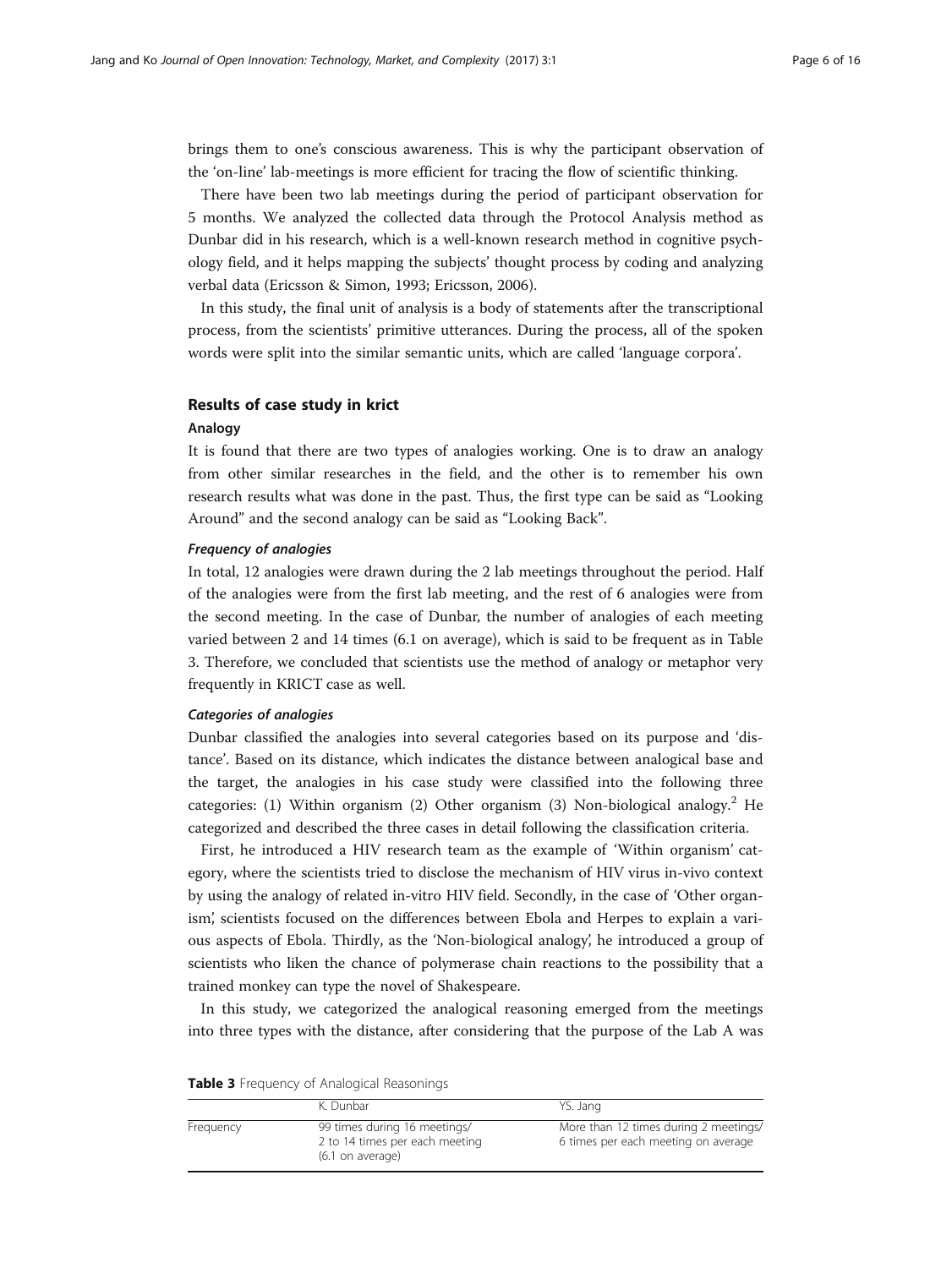to succeed in developing ALD technique on MOF: (1) ALD-MOF analogy (All of the analogical statements concerning the MOF compounds and ALD techniques), (2) Neighboring field analogy (The related concepts of neighboring field, not direct statements of MOF-ALD. For example, a certain concepts from the more general field of chemistry), (3) Non-chemistry analogy (Ideas beyond the chemistry field, such as biological metaphor)

We also investigated if the distant analogies appear frequently or not to verify the long belief of related academic community that the major and small discoveries in science history had been mainly based on the distant analogies.

In the study, the non-chemistry analogy was not used in all of the cases, while the 12 analogies were all categorized into either ALD-MOF or Neighboring field, indicating that almost analogical reasoning emerges from the place not beyond the realm of chemical science. The result is in accordance with the study of Dunbar. Therefore, it seems hard to find the evidence for the famous examples of analogy in science history such as Rutherford's atom-solar system and Kekule's benzene-snake metaphor in real laboratory environment.

By its purposes, the analogical reasoning is classified into four categories as follows as in Table 4: (1) Hypothesis generation (2) Design of Experiment (3) Fixing experiment (4) Explanation of ideas. In the study, it was found that the half of the analogies was for designing experiment, and the others were either hypothesis generation or explanation of ideas respectively, and the result shows a noticeable difference with the American case of Dunbar where almost half of the analogies was used for explaining ideas.

Such result seems to stem from the difference of the research period and stage between them. The project of Lab A was in the early stage of its total research plan, as we performed only for 5 months from the beginning (while one year in Dunbar), and thus they had to spend most of time to set research direction and to design experiment during the period.

## Inquiring mind to the unexpected findings Confirmation bias

Now let's take a closer look at a psychological experiment (2-4-6) and a concept, confirmation bias. The well-known psychological experiment, which is related to the concept of confirmation bias, starts with researchers showing 3 cards numbered with 2, 4, 6 respectively to the experiment subjects. The subjects are informed that there are specific rules in the arrangements of the numbers and they are asked to give a correct rule

| Distance Goal         | (Close) |                   |               |
|-----------------------|---------|-------------------|---------------|
|                       | MOF-ALD | Neighboring field | Non-chemistry |
| Hypothesis generation |         |                   |               |
| Experiment Design     | 4       |                   | h             |
| Fixing experiment     |         |                   |               |
| Explanation           |         |                   | ς             |
| Total                 |         |                   | 12            |

| Table 4 Categories of analogical reasoning in this study |  |  |  |
|----------------------------------------------------------|--|--|--|
|----------------------------------------------------------|--|--|--|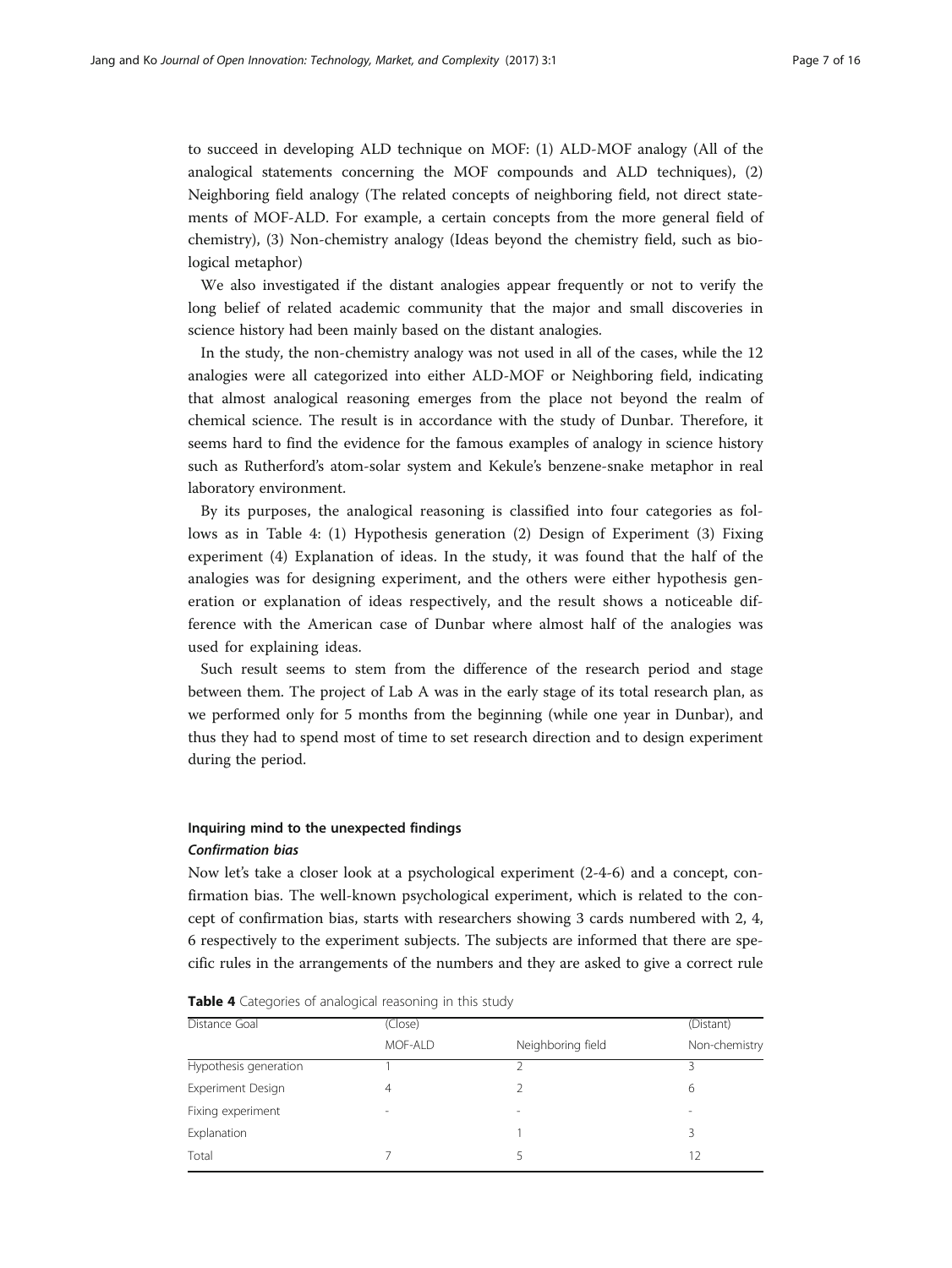behind those numbers back to the researchers. They can test as many possible answers as they want to try by showing their 3 hypothetic card sets, and then they are supposed to get feedbacks from the researchers whether the each set is correspond with the rule. In other words, they can try every possible card sets, but they have only one chance to answer the rule. Since the chance of giving the answer is limited to one time, they should consider a range of possibilities and test various combinations of numbers thoroughly.

Most participants answered that the rule is a multiple of 2 or an even number as many people might expect. Combinations such as 4-6-8 or 20-22-24 were usually suggested and the researchers gave them "yes" answers in the test stage. With the affirmative responses after several trials, the participants used to be assuring their rule as a correct answer and delivered their final answer to the researchers.

However, few people succeeded in getting the right answer. The reason is, contrary to popular expectations, the correct answer was simply increasing numbers which means three numbers increasing by one in ascending order. It had nothing to do with even numbers, multiples of 2, multiples of 3 and etc. As long as the number was increasing in ascending order, any randomly arranged numbers were fine.

The results naturally raise an intriguing question that why it is very difficult for the most participants to find such a simple answer. Psychologists answer: confirmation bias of human being matters. Cognitive bias is a possible reason to explain such tendency. That is, people tend to select only the evidences which confirm their original hypotheses. For example, those who had supposed multiples of 2 didn't try to investigate other scenarios like multiples of 3 or 4, while those who had believed even numbers didn't test cases of odd numbers. This suggests that the participants have a certain cognitive bias of selecting evidences by accepting only the facts supporting what they want to see. It is not easy for the people to recognize and overcome their own errors by themselves.

To the general public this phenomenon is not too much of problem and it's just a small psychological experiment at best, but it's a different story in science laboratories. Such a tendency could cause a serious problem in science field.

#### How do scientists respond to the unexpected findings?

Another issue is the unexpected findings with regard to the confirmation bias. Dunbar has introduced the specific tradition of science community, paying attention to the unexpected findings in experiment rather than ignore them. This specific attitude seems quite different from the confirmation bias discussed above. Therefore we tried to verify how scientists respond to such unexpected outcomes and overcome the confirmation bias in the study.

Above all, we classified the results of experiments in the lab into three which are expected findings, exploratory findings and unexpected findings. Expected findings were the results which corresponded with the initial hypotheses and expectations of researchers in the lab. Exploratory findings came from the experiments without any hypotheses. On the contrary, unexpected findings were the cases where deviating results were generated compared to the original predictions based on hypotheses.

As shown in Table [5,](#page-8-0) there were fifteen findings in total from the two lab meetings in which eight were unexpected findings and seven were exploratory findings, but the expected findings were not found in the study. It seems to be related to the exploratory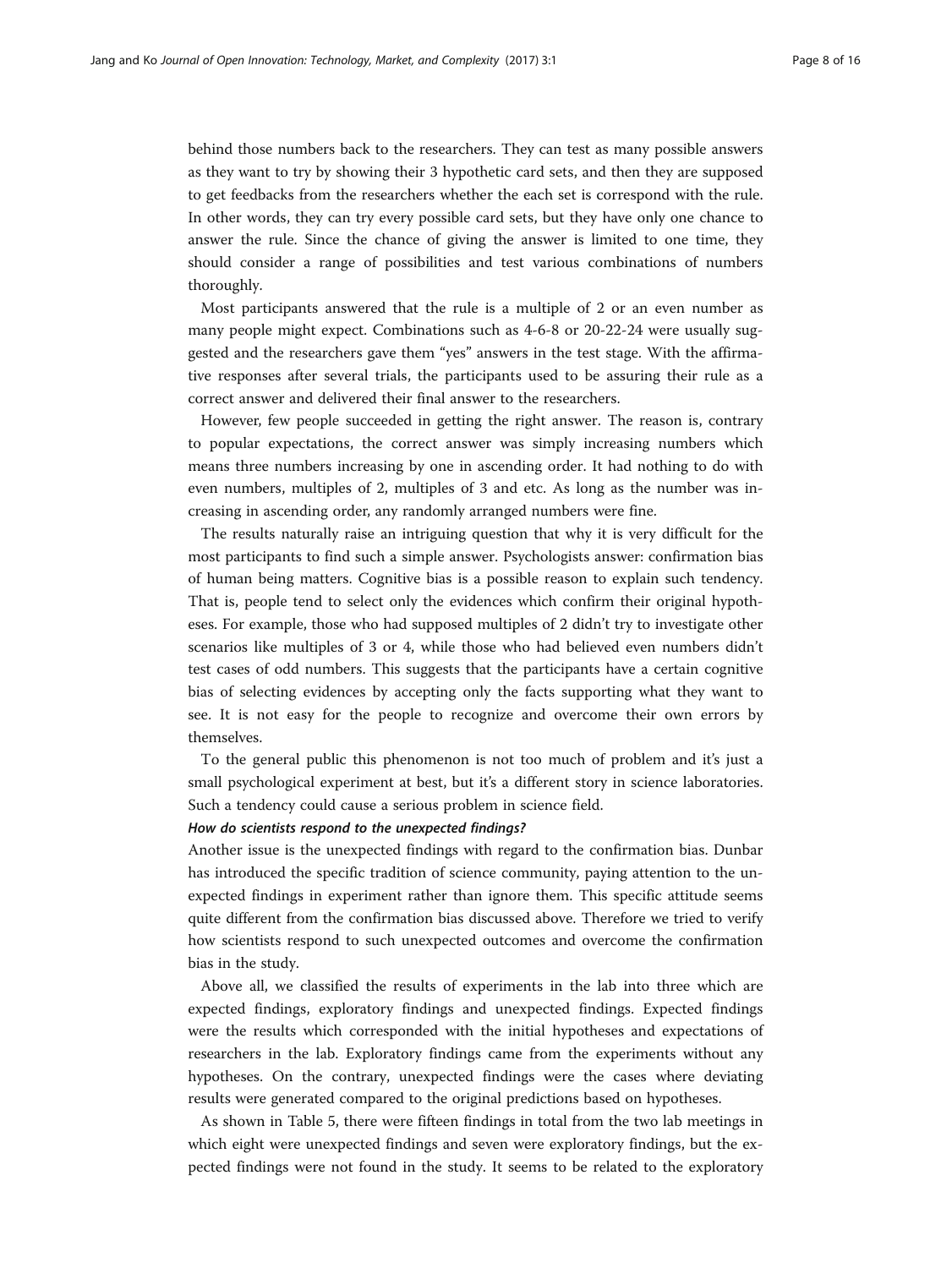| <b>Fable 3</b> Lieguericy of Orleapected Finalitys |                          |
|----------------------------------------------------|--------------------------|
| Types of Findings                                  | Frequency                |
| Unexpected Findings                                |                          |
| <b>Expected Findings</b>                           | $\overline{\phantom{a}}$ |
| <b>Exploratory Findings</b>                        |                          |
| Total                                              | 15                       |
|                                                    |                          |

<span id="page-8-0"></span>Table 5 Frequency of Unexpected Findings

characteristic of the project performed by Lab A. One interviewee said that the technology about ALD on MOF is a new frontier and this can probably affect the result. Further research is much needed to verify whether the exploratory characteristic of an experiment interrelates with the low frequency of the expected findings.

We analyzed the statements of scientists in lab meetings to examine their responses toward the findings. At first, the statements were split into different verbal blocks by their semantic similarity. Such a unit composed of same verbal blocks was called a reasoning-block. With the frequencies of reasoning-blocks, we were able to estimate how much scientists pay attention to each finding. The higher the frequency, the more the scientists focused on that matter.

It is found that there are two different reasoning-blocks. One is usually suggested by the substantive experimenter who performed majority of the project (The doctoral student 'K' in the study). The other is collective reasoning-blocks made by lab members together through various interactions among themselves with respect to the suggestions from the doctoral student. We call these collective reasoning-blocks as 'group interactions', in that the rest of the lab members used to respond to the reasoning-blocks of the substantive experimenter with simple talks, heated debates and brain storming among them.

When we counted the reasoning-blocks of the substantive experimenter (doctoral student K), we found that he paid much more attention to the unexpected findings (twenty one reasoning-blocks) compared to the expected findings (none) or the exploratory findings (three reasoning-blocks) based on the amount of interactions and discussions they had during the lab meetings.

Interestingly, they responded differently to the unexpected results in two ways. Either they regarded the findings as just experiment errors and tried to explain the causes or find solutions (Erroneous reasoning), or believed the results as something unknown and tried to find a new way to explain the phenomenon (Explanatory reasoning). To put it concretely, of the twenty one reasoning-blocks to the unexpected findings, eight were erroneous reasoning and thirteen were explanatory reasoning. While in the exploratory findings all the 3 reasoning-blocks were categorized into the explanatory reasoning.

This result is quite different with the study of Dunbar where the explanatory reasoning comprised majority of the responses, thus more research is needed to explain the differences and find causes such as cultural factors. Such a difference carries an important meaning. That's because great discoveries in science history often made during an investigation into the unusual results and actively questioning mind of scientists played an important role in the process rather than the hasty conclusions of negative mind. The academic frontier spirit help bring more opportunities for the new discoveries.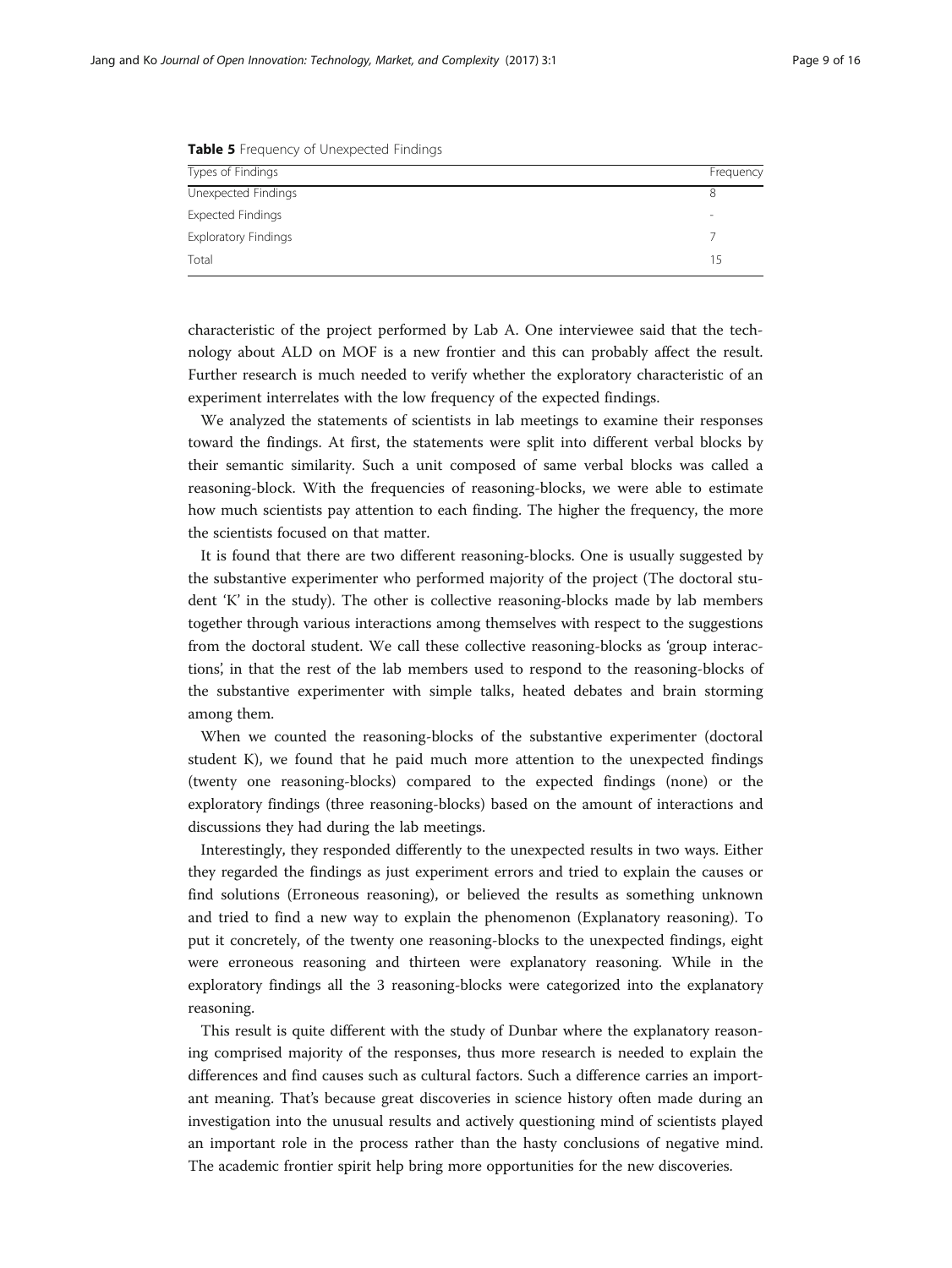One interviewee pointed out that such difference probably due to a distinctive characteristic of universities and public research institutes. Because the public research institutes require their researchers to reach a certain target within a tightly restricted time, unexpected results tend to be ignored or eliminated. It is difficult to cast a new light on the findings from a different perspective, not to mention the causes of the results for rapid goal achievement. On the contrary, research directions in universities are less strict and academic freedom is strongly guaranteed, where the creative thinking bursts more easily. Nho ([2016](#page-15-0)) address this issue in terms of research ethics which makes different culture and value system in each country such as South Korea and United States. In a relatively closed environment for active debates in Korea, the dynamic knowledge exchange is unlikely to be successful.

Although the further studies are necessary to explain these issues, it seems obvious that the unexpected findings are a frequent phenomenon occurring in the laboratory. Besides, it is found that scientists are well aware of the unexpected research findings and pay attention to them, with high frequency of reasoning-blocks.

Next, we counted the group interactions made by the rest of the lab members as shown in Table 6. The number of group interactions was as follows: zero reasoningblocks to the expected findings (0), sixty seven to the unexpected findings (67), and twenty one to the exploratory findings (21). Much more collective interactions or reasoning-blocks were also found to be about the unexpected findings here, which is almost three times more than the exploratory findings. The result, showing how much a group of scientists does pay attention to the unexpected findings, suggests that a group also does not ignore such an abnormal phenomenon and made various inferences on them.

#### Distributed reasoning

In the experiments of ALD on MOFs, the doctoral student K presented five research outcomes and related reasoning during the two lab meetings. As shown in Table [7](#page-10-0), eight types of reasoning were suggested by the substantive experimenter, and the lab members discussed seven suggestions among these. Several interactive discussions among the lab members led to one agreed conclusion, three logically expanded reasoning, and three partially modified reasoning from the original suggestions. However, there was no discarded reasoning unlike Dunbar.

Such a 'distributed' reasoning about research outcomes among the members is a characteristic of modern science and this has the merit of supplementing the

| Type of Findings            | Individual Reasoning-blocks | Group Interactions |
|-----------------------------|-----------------------------|--------------------|
| Unexpected Findings         | 21                          | 67                 |
| (explanatory reasoning)     | (8)                         | n/a                |
| (erroneous reasoning)       | (13)                        | n/a                |
| <b>Expected Findings</b>    | $\overline{\phantom{a}}$    |                    |
| <b>Exploratory Findings</b> | 3                           | 2 <sup>1</sup>     |
| Total                       | 24                          | 88                 |

**Table 6** Frequency of individual reasoning-blocks<sup>a</sup> and group interactions<sup>b</sup>

<sup>a</sup>Reasoning-blocks of the substantive experimenter

<sup>b</sup>Group Interactions (simple talks, debates, etc.) about the reasoning-blocks of the doctoral student K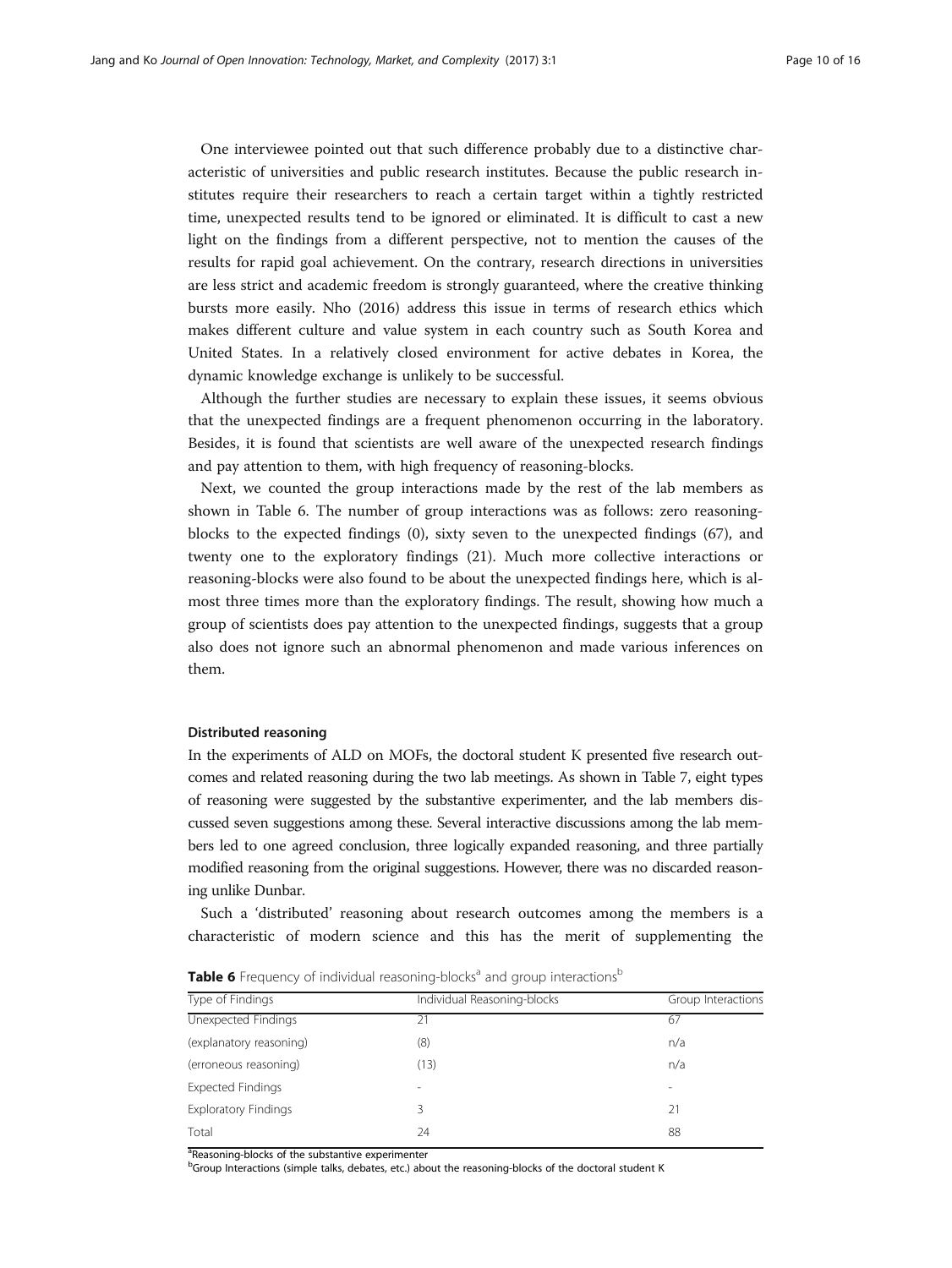| Intervention     | <b>Total</b> | Agreed   |          | Disagreed                |           |
|------------------|--------------|----------|----------|--------------------------|-----------|
|                  |              | Accepted | Expanded | Replaced                 | Discarded |
| Intervention     |              |          |          |                          |           |
| Non intervention |              |          |          | $\overline{\phantom{a}}$ |           |

<span id="page-10-0"></span>Table 7 Distributed reasoning with respect to the hypothetical suggestions

weaknesses of the studies performed by individuals alone. With the result above where the most original reasoning suggested by the substantive experimenter were expanded or modified through group discussion, the merits of distributed reasoning is verified. This indicates that it is hard for an individual to suggest alternative hypotheses by overturning his first idea himself, but the distributed reasoning may overcome such difficulties.

The number of scientists who were involved in the distributed reasoning is another issue, which investigates how many scientists have shared the same reasoning. The percentage of two things is examined for this: (a) percentage of inferential group interactions except for the simple talks (Group interaction is all kinds of interactions including simple talks, so distributed reasoning is one of such interactions) (b) percentage of agreement of opinions between more than two scientists. By doing so, it is possible to verify if the distributed reasoning is a frequent phenomenon and confirm the process of knowledge diffusion among the members.

As shown in Table 8, when it comes to percentage of the distributed reasoning, 40 in 67 group interactions (Unexpected findings) and 15 in 21 group interactions (Exploratory findings) were identified as distributed reasoning, which is almost 60 and 76% respectively. The result shows that scientists develop reasoning about new fact that they discovered very intensively, which implies that the interactive lab meetings function as a forum for intensive thinking, not a simple communication.

The proportion of agreement among the members was 23 in 40 distributed reasoning (Unexpected findings) and 10 in 15 distributed reasoning (Exploratory findings), which is almost 58% and 67% respectively. The result shows that scientists often reached to an agreement while discussing together. In other words, distributed reasoning help diffuse knowledge in most of the cases and becomes a stepping-stone to new knowledge.

#### Conclusions and implications

In the study, we verified whether the three sources of scientific creativity suggested by Dunbar can be applied in the case of KRICT. Our results found that (a) analogical

|                                                                               | Unexpected findings | Exploratory findings |
|-------------------------------------------------------------------------------|---------------------|----------------------|
| Group Interactions (GI)                                                       | 67                  | 21                   |
| Distributed Reasoning (DR)                                                    | 40                  | 15                   |
| (Agreement of more than two scientists)                                       | (23)                | (10)                 |
| Proportion of Distributed Reasoning<br>$(=\text{DR/G} \times 100)$            | 59.7%               | 76.2%                |
| Proportion of Agreement in DR<br>$(=\text{Agreement} / \text{DR} \times 100)$ | 57.5%               | 66.7%                |
| Total Proportion of Agreement<br>(=Agreement/Gl x 100)                        | 34.3%               | 47.6%                |

Table 8 Percentage of distributed reasoning in group interactions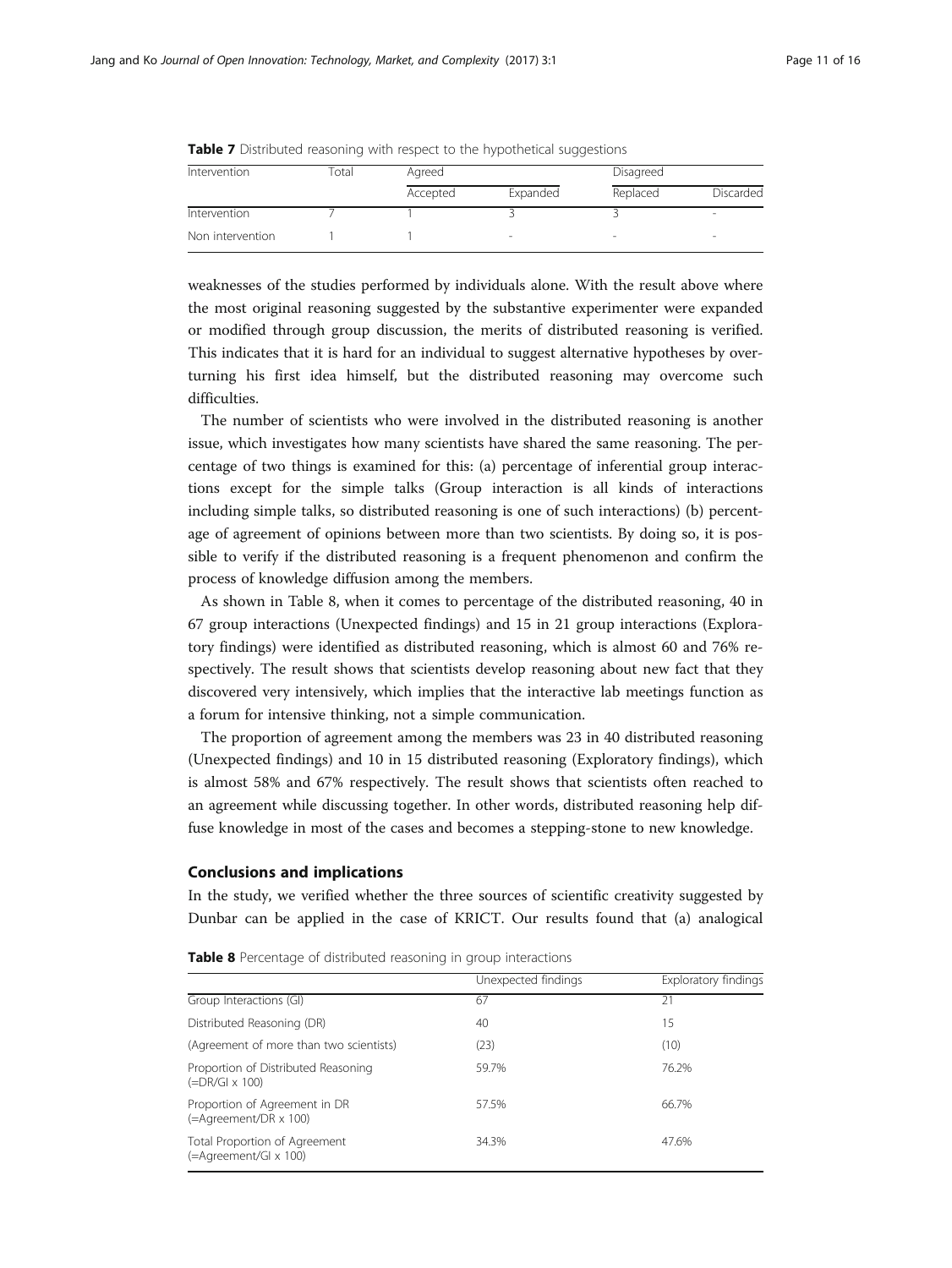reasoning is very frequent in KRICT too (b) scientists pay close attention to the unexpected findings (c) scientists settle differences through vigorous distributed reasoning.

However, we found that KRICT case shows two different modalities of scientific creativity unlike Dunbar. First, KRICT researchers treated the unexpected research outcomes as a sort of experimental mistakes like measurement errors, but the scholars in US universities thought them as something new or something need to be explained in different way. Secondly, a majority of distributed reasoning belonged to the agreement in KRICT case, but scientists were much more critical to each other during group discussions in US cases.

Further research is needed to know whether such discrepancies result from distinctive characteristic of universities (academic freedom guaranteed) and public research institutes (pressure of goals-achievement on time) and how the difference would affect the research productivity.

#### Organizational knowledge-creation of nonaka

Nonaka [\(1994](#page-15-0)) studied how knowledge is created and spread throughout internal employee in the level of terminal units, departments and a whole corporation respectively. He said that new knowledge necessarily begins from an individual but organizations play a critical role in articulating and amplifying that knowledge. Organizations act as a medium for making the knowledge available resources by developing it.

He has divided the stage of knowledge creation and conversion into 4 phases: (a) Socialization: Individuals create an original idea by getting certain stimulus from the external environment (b) Externalization: Vague tacit knowledge of socialization phase is developed to an explicit knowledge with clear conception (c) Combination: A variety of explicit knowledge combine together in this phase and often converted into new applications (d) Internalization: The new knowledge spread throughout the organization and the employees learn and internalize them<sup>3</sup> (Nonaka et al., [2000](#page-15-0); Nonaka & von Krogh [2009\)](#page-15-0).

The Spiral model of Knowledge creation and conversion has relevance with the results of our study in two respects. Firstly, Nonaka said the 'Externalization' process is often driven by metaphorical analogies, which is one of the three important sources for scientific creativity in KRICT case. Ideas from analogous fields play a key role in making new hypotheses and concepts as long as the analogical distance is not too far, which suggests that such analogical reasoning is important to convert tacit knowledge into explicit knowledge.

For example, the researchers in our observation professor B of the University S specialized in bulk-scale chemical particles and the lab members in KRICT specialized in nanoparticles such as MOFs. The professor B used to explain the result of experiments with different knowledge background. He was often able to cast a new light on some problems by drawing an analogy from bulk-scale chemistry when making hypotheses and analyzing the result. Part of the discussion which shows such an analogical reasoning is presented below.

Figure [1](#page-12-0) clearly shows the importance of close analogy in developing an idea with different point of view. At the same time, the analogical reasoning should be moderately distant. It would be much more synergetic when experts of adjoining field put heads together rather than people from remotely separate fields.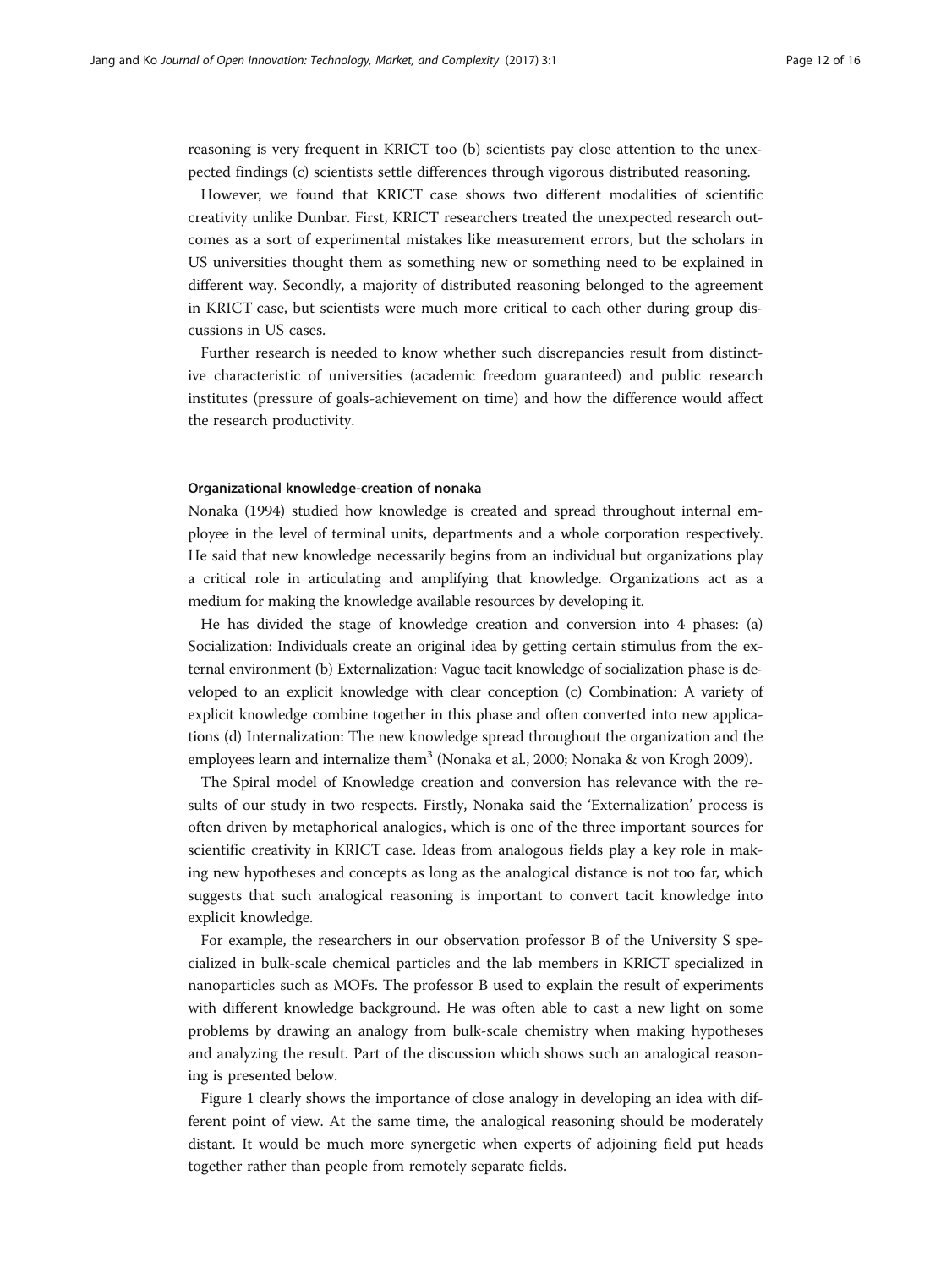<span id="page-12-0"></span>

| Professor | B: Well, I don't know for sure about the MOFs Actually, that's more often the case            |
|-----------|-----------------------------------------------------------------------------------------------|
|           | on surface. In the case of single crystalline solid, the distance between the first           |
|           | layer and the second layer is dependent on what is adsorbed on the surface. The               |
|           | distance may increase or decrease. The distance may vary with changing of                     |
|           | bonding one another and electronic environment around them. It is not necessary               |
|           | for somethings to be situated in a porous.                                                    |
|           | Researcher D: Oh even if they are situated outside?                                           |
|           | Professor B: Yes. When platinum is arrayed like this <i>(Analogical explanation with hand</i> |
|           | <i>movements</i> ) When the sequence of the first and the second layer is like this If        |
|           | oxygens adhere to the surface, the distance between two layers may be gradually               |
|           | changed.                                                                                      |
|           | Researcher A: Even with XRD (X-ray Powder Diffraction)?                                       |
| Professor | B: Yes. Of course in bulk-scale, it doesn't change in deeper place. But, on surface,          |
|           | that's very often.                                                                            |

Secondly, it is said that meetings and telephone conversations act as an important medium in 'Combination' process, and this is concerned with the third factor (distributed reasoning) of scientific creativity in our study. The fact that scientists also create new ideas and alternatives through group interactions in laboratory meetings suggests the possibility of applying the SECI model to knowledge creation process of scientists, not to mention the corporate organizations.

As shown in Fig. [2,](#page-13-0) the KRICT laboratory was playing a role as medium for connecting lab members and provided a place for share opinions, which corresponds to the organization in Nonaka's model (Organizations act as a medium for making the knowledge available resources by developing it). The lab members correspond to the individual as new knowledge comes out from separate human and an organization amplify the knowledge.

In this sense, this study of scientific creativity has a deep relation with the principle of open innovation as well. Open innovation is defined as 'the use of purposive inflows and outflows of knowledge to accelerate internal innovation, and to expand the markets for external use of innovation, respectively' (Chesbrough et al. [2006](#page-14-0)). The result of this study on the specific behavioral pattern of scientists with respect to the analogical and distributed reasoning can be interpreted as the open innovation by letting external knowledge flow into the inner group.

#### Supply-side perspective of innovation

The study of creativity basically stands on the supply-side perspective, because creative research generally contrasts with public research programs in most public research institutes. The recent missions of the public research institutes in the world are generally classified into publicness, connectivity and excellence, and the excellence is drastically different from the publicness based on the demand-side perspective (Ko, [2012](#page-15-0)).

Nemet ([2009](#page-15-0)) introduced two critical arguments toward such supply-side perspective as follows, with summarization on the history of theoretical debates between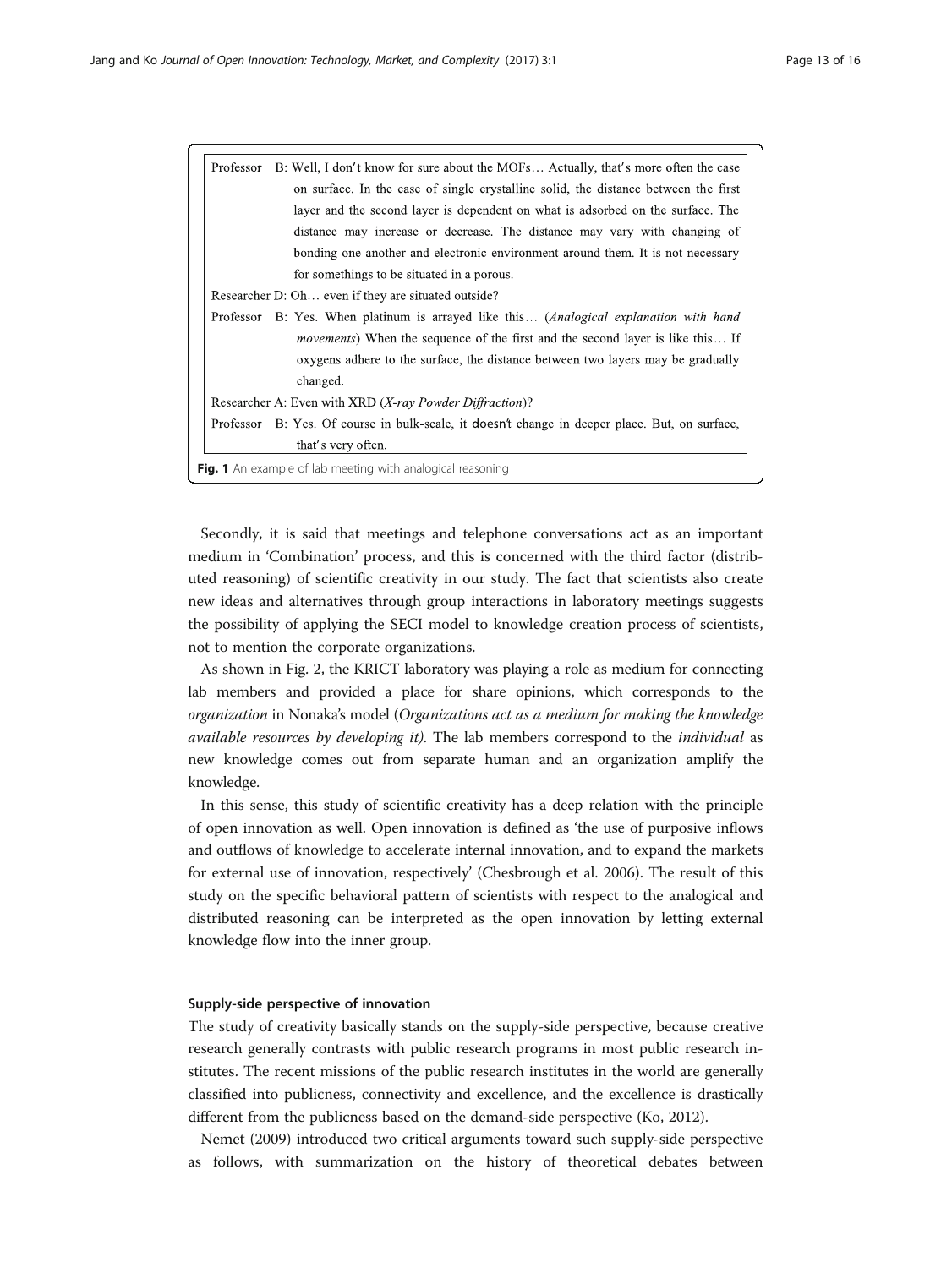<span id="page-13-0"></span>

technology push model and demand pull model in innovation study. First, supply-side theories ignore change in economic conditions such as prices, etc. that may affect the rate of return. Secondly, supply-side theories describe innovation process as a unidirectional progression and not compatible with the later Innovation System theories emphasizing feedback, interaction and network. Kline and Rosenberg, Freeman ([1994](#page-14-0)), Freeman and Louca ([2001](#page-14-0)) are representative of that non-linear innovation study, which have developed to the innovation system theory today. However, the network between scientists with different academic backgrounds was also important for creativity as we verified in the distributed reasoning. Given the importance of such various backgrounds, the second criticism is doubtful that the technology push model is not compatible with innovation system theory.

Although Kodama elaborated the demand articulation from the open-innovation perspective as market driven and market driving (Kodama & Shibata, [2015](#page-15-0)), various studies of creativity also has a significant implication that elaborates the detailed description on innovation from the fundamentally supply-side perspective. Those may improve balance between supply-side and demand-side perspective in innovation study by suggesting different viewpoint to such a trend of demand-side R&D activities.

### Endnotes

<sup>1</sup>Wet lab is mostly the classical laboratories in chemistry, biology, genetics and etc. field. On the other hand, the laboratories for the theory study and computer-based study are called Dry Lab.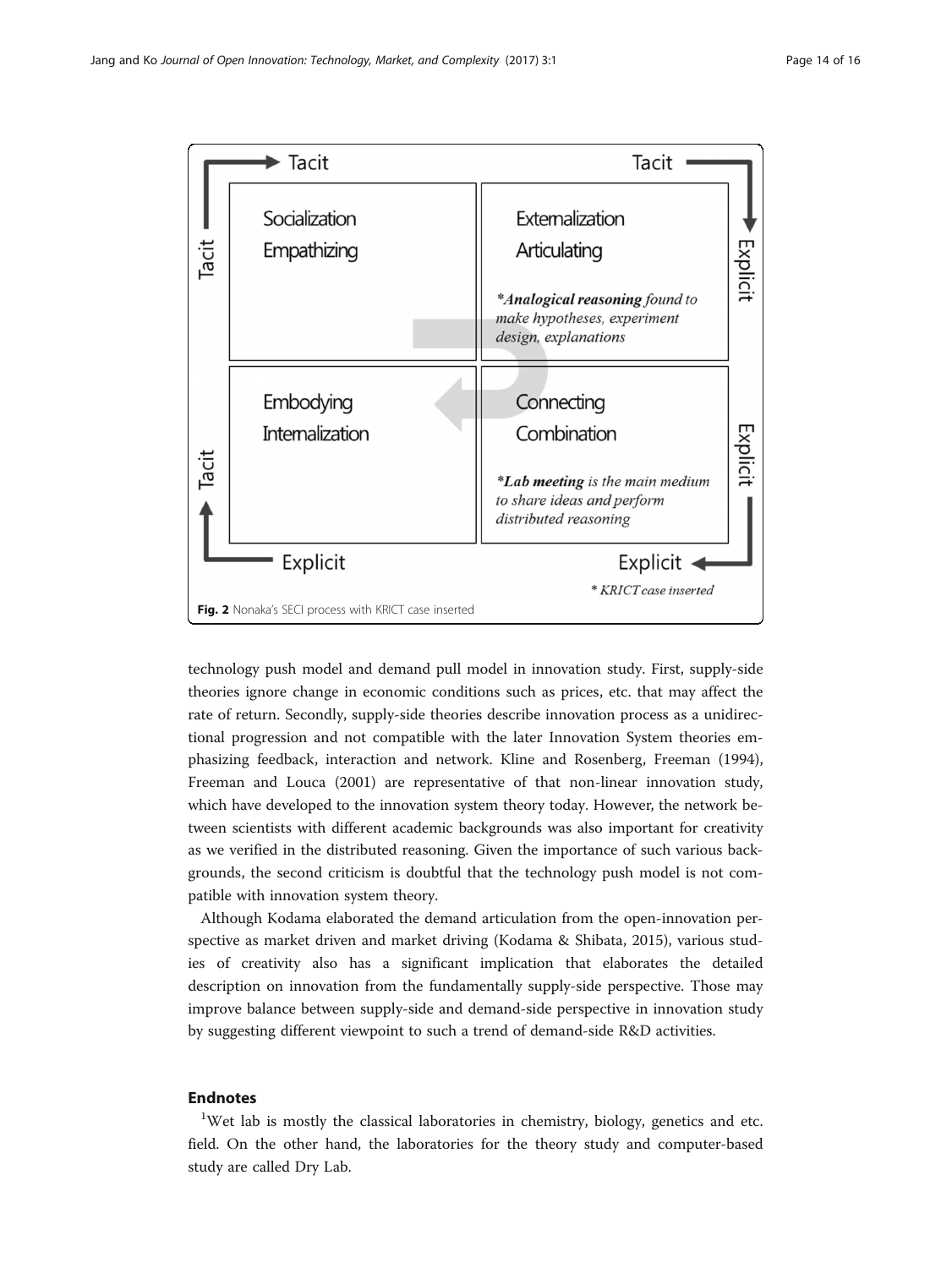<span id="page-14-0"></span> $2$ An analogical reasoning consists of target and base. The target is a problem which needs to be solved, or a concept which needs to be explained clearly, while the base is a certain knowledge drawing from the related filed to reinterpret and explain the target, to help understand the target more clearly and from different point of view. In other words, the distance of analogy shows how far the target is located from the base conceptually.

3 SECI model, Socialization – Externalization – Combination – Internalization.

#### Authors' contributions

J was mainly responsible for executing the study such as data collection and analysis. He selected an interviewed laboratory and conducted long-term participated observation of its lab meetings, and analyzed the qualitative data obtained in that process. He also summarized the rationale for a relevance of this study to innovational system theory and the theory of Nonaka. K was mainly responsible for making the research plan. He offered counsel on formulation of the research purpose and direction. In particular, he advised on selecting the appropriate laboratory for participated observation based on long experience as a policy expert in Korea Research Institute of Chemical Technology. He also offered ideas about the theoretical implications. Both authors read and approved the final manuscript.

#### Competing interests

I confirm that I have read SpringerOpen's guidance on competing interests and that none of the authors have any competing interests.

#### Other sections

Jang, Youngsun is a researcher in Korea Research Institute of Chemical Technology, worked as a PhD student researcher since 2013. His areas of specialized expertise are qualitative analysis of innovation both in laboratory-level and state-level such as national innovation system. Recently, he has been interested in the area of mega and basic science, especially in the particle physics and particle accelerator in Korea. He published his work on the development of particle accelerators in korea in the journal of science and technology policy (Vol.25 Issue.8, ISSN 2005–6982).

Ko, Young Joo is a researcher in Korea Research Institute of Chemical Technology, worked as a director of policy and cooperation division, a professor of Korea University of Science and Technology. He received his PhD degree in the University of Manchester (Policy of Science and Technology), and his areas of specialized expertise include national innovation system, research planning and evaluation, R&D for social problem solving (responsible innovation), etc. He has a great deal of interest in the innovation of the public research institutes in korea, and he had published an article regarding the commercialization system of technological achievements from the government research institutes in the journal of science and technology policy (Vol.18 Issue.4, ISSN 2005–6982).

#### Received: 4 August 2016 Accepted: 29 December 2016 Published online: 17 January 2017

#### References

Amabile, T. M. (1988). A model of creativity and innovation in organizations. Research in Organizational Behavior, 10, 123–167. Bush, V. (1945). Science the endless frontier: a report to the president on a program for postwar scientific research. Washing

- D.C.: National Science Foundation. Carrillo, F. J. (2015). Knowledge-based development as a new economic culture. Journal of Open Innovation: Technology, Market, and Complexity, 1(15), 1–17.
- Chesbrough, H. W., Vanhaverbeke, W., & West, J. (Eds.). (2006). Open innovation: researching a New paradigm. London: Oxford University Press.
- Dunbar, K. N. (1995). How scientists really reason: scientific reasoning in real-world laboratories. In R. J. Sternberg & J. Davidson (Eds.), The nature of insight (MIT press, pp. 365–395). Massachusetts: Cambridge.
- Dunbar, K. N. (1997). How scientists think: on-line creativity and conceptual change in science. In T. B. Ward, S. M. Smith, & J. Vaid (Eds.), Creative thought: an investigation of conceptual structures and processes (pp. 461–493). Washington DC: American Psychological Association.
- Edquist, C. (Ed.). (1997). Systems of innovation: technologies, institutions, and organizations. Washington: Pinter.
- Ericsson, K. A. (Ed.). (2006). Protocol analysis and expert thought: concurrent verbalizations of thinking during Experts' performance on representative tasks, the Cambridge handbook of expertise and expert performance, Cambridge (pp. 223–241). New York: Cambridge University Press.
- Ericsson, K. A., & Simon, H. A. (1993). Protocol analysis: verbal reports as data. Cambridge, Massachusetts: MIT Press. Freeman, C. (1987). Technology and economic performance: lessons from Japan. London: Pinter Publishers.
- Freeman, C. (1994). The economics of technical change. Cambridge Journal of Economics, 18, 463–514.
- Freeman, C., & Louca, F. (2001). As time goes By: from the industrial revolutions to the information revolution, oxford. New York: Oxford University Press.
- Gibbons, M., Limoges, C., Nowotny, H., Schwartzman, S., Scott, P., & Trow, M. (1994). The New production of knowledge: the dynamics of science and research in contemporary societies. London, Thousand Oaks, California: SAGE Publications.

Gomory, R. E. (1989). From the ladder of science to the product development cycle. Harvard Business Review, 67(6), 99–105. Heinze, T., Shapira, P., Rogers, J. D., & Senker, J. M. (2009). Organizational and institutional influences on creativity in scientific research. Research Policy, 38, 610–623.

Jeon, J. H., Kim, S. K., & Koh, J. H. (2015). Historical review on the patterns of open innovation at the national level: the case of the roman period. Journal of Open Innovation: Technology, Market, and Complexity, 1(20), 1–17.